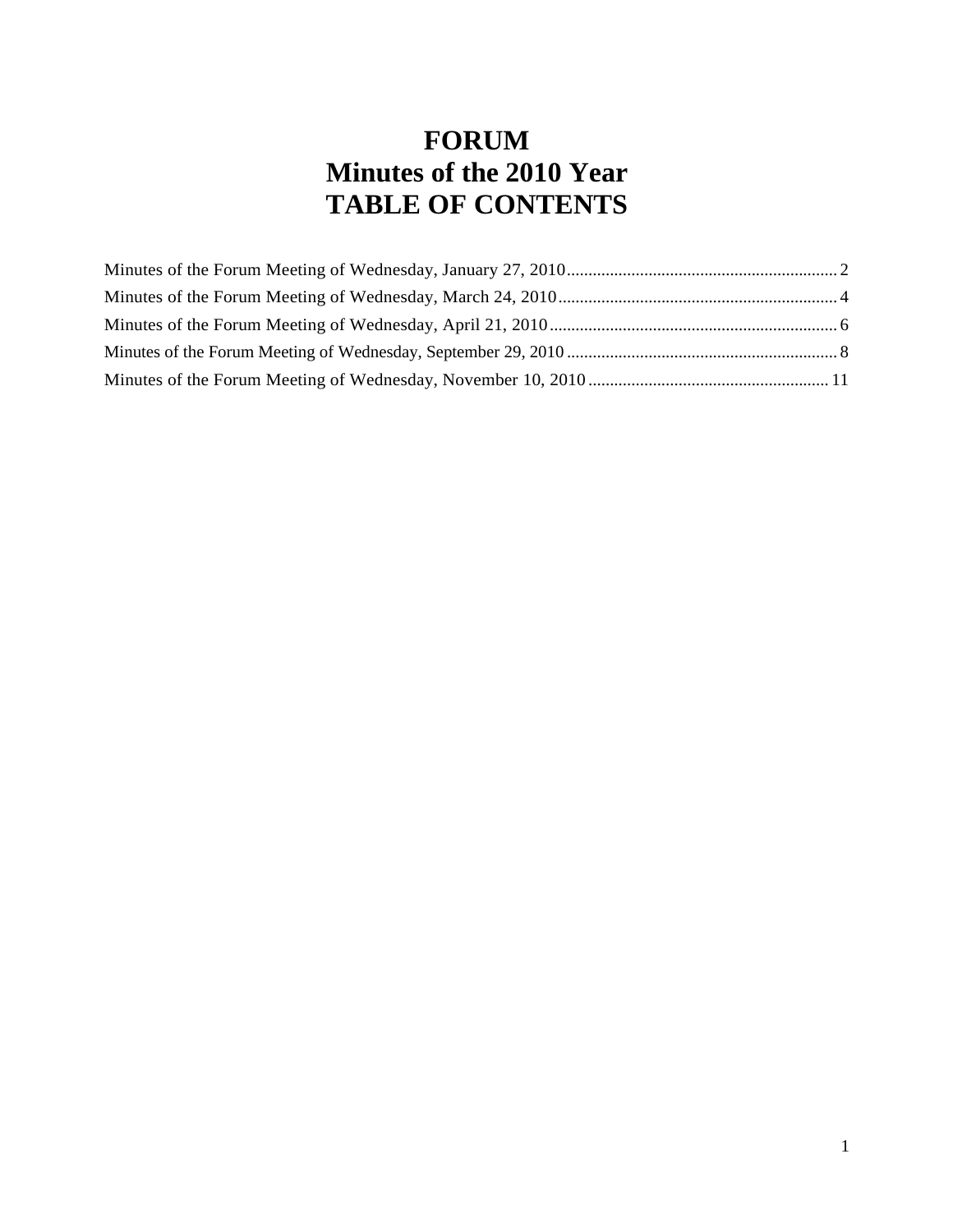# **Minutes of the Forum Meeting of Wednesday, January 27, 2010**

Chairperson Mark Tapsak called the meeting to order on January 27, 2010, at 3 PM in the Multipurpose-A Room, Kehr Union.

**Present**: Gia Adornetto, George Agbango, Richard Baker, Jonathan Lincoln (in for Ira Blake), Jeffrey Brunskill, Drue Coles, Marilee Salvator (in for Ilenia Colon-Mendoza), Marie Danenhower, Mark Decker, Vincent Diloretto, Jean Downing, Jim Hollister (in for Erik Evans), Naz Fallahian, Ralph Feather, Richard Ganahl, Jimmy Gilliland, W. R. Harrar, Marilou Hinchcliff, Elena Litvinova, Jeff Long, Joneen Lowman, Wayne Mohr, John Morgan, Srinivas Nowduri, William Obiozor, Gretchen Osterman, Konstantinos Patsiopoulos, Timothy Phillips, Jennifer Raup, Clay Corbin (in for Steven Rier), John Riley (in for Toni Trumbo-Bell), Richard Rugen, Deb Sanders, Safa Saraçoğlu, Tracey Schmidt, Brenda Cromley (in for David Soltz), Luke Springman, Mark Tapsak, Noah Wasielewski, and Yang Xia.

**Guests who signed in**: Bill Barnes, Julie Kontos, Robert Marande, Jaime North, Virginia Rinkus, Alison Stone-Briggs, and Caryn Terwilliger.

## **1. Approval of January 27, 2010 Agenda**

Motion to approve the Agenda made by George Agbango; seconded by Gretchen Osterman. The motion to approve the Agenda was approved by voice vote.

#### **2. Approval of November 11, 2009 Minutes**

Richard Baker moved that the Minutes be approved; seconded by William Obiozor. The motion to approve the Minutes was approved by voice vote.

#### **3. Announcements**

There were no announcements.

#### **4. Reports by Standing Committees**:

**a.** BUCC

John Riley, reporting for Toni Trumbo-Bell, reported that BUCC met on January 20. They approved a Group C requirement for Management majors. They also approved a number of proposals for the restructuring of the Communication Studies major and minor programs. They approved PRP 3230, Course and Program Development. This policy provides helpful information for those preparing proposals. They reviewed several other policies as first readings.

#### **b.** General Administration Committee

Vince Diloretto stated that this committee has not met recently. They have several policies that are on today's agenda for second readings.

## **c.** Planning and Budget

Stephen Kokoska reported that this committee will meet tomorrow and will have an enrollment management report, a report on enrollment, and a strategic plan update.

#### **d.** Student Life

Jen Raup reported that this committee met yesterday. They are finishing revisions to the judicial policy in preparation for presentation to the Secretariat. They provided feedback to Toni Trumbo-Bell, BUCC Chair, on a number of policies, including Ws, WFs, and WPs.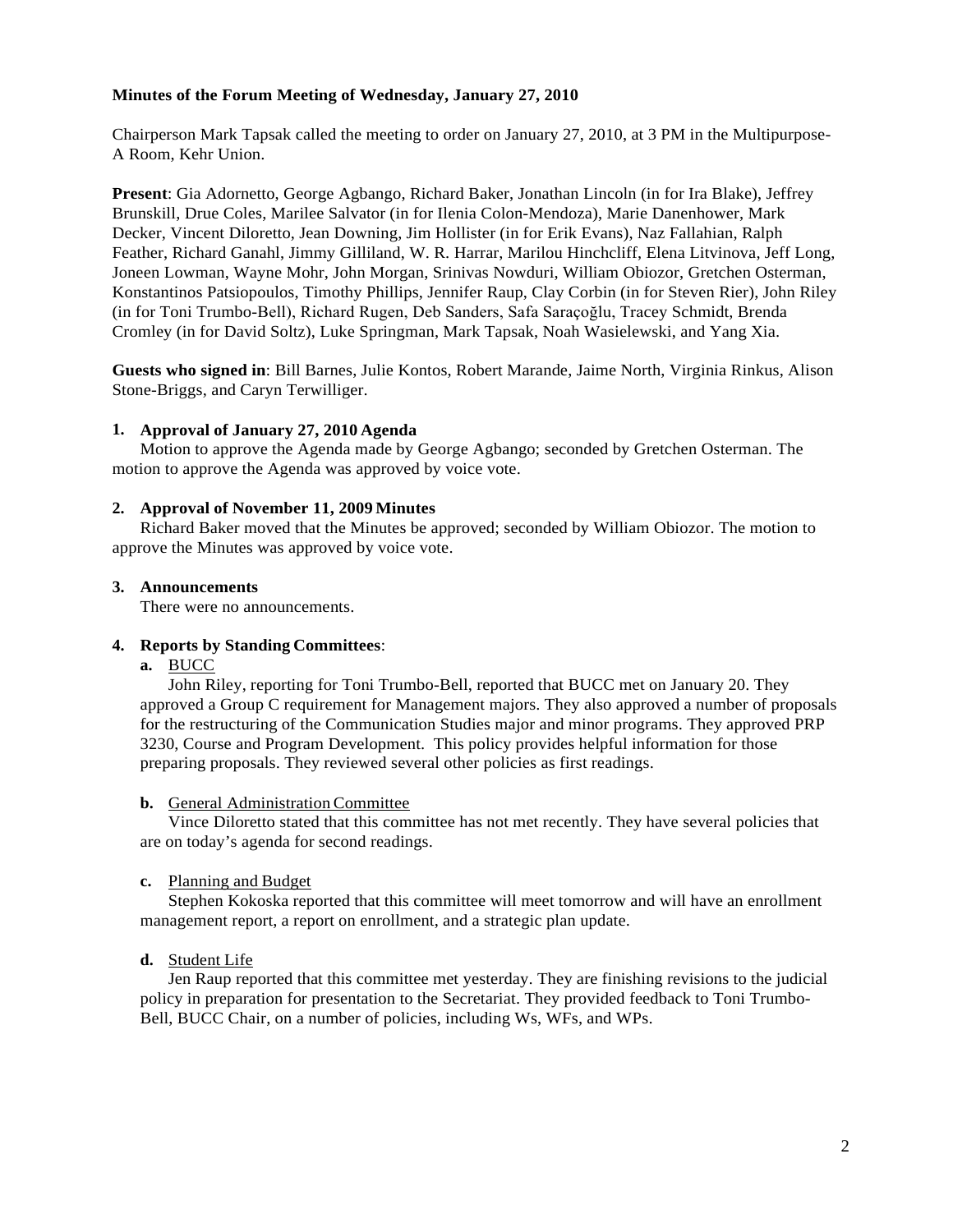# **e.** General Education Task Force

John Riley reported that the Task Force will again be meeting weekly this semester. They plan on presenting the results of their work to BUCC by mid-semester. The members appreciated the feedback that they have received from the campuscommunity.

#### **f.** PeopleSoft Student Information System

Wayne Mohr presented information on the progress of the proposed integrated Student Information System (ISIS) by PeopleSoft. They are currently on time and under budget. They are in the last weeks of the business process workshops and there are few gaps with the West Chester template. They are pleased with the consultants and have a good collaboration with the other institutions.

# **5. Policies**

**a. PRP 5361 – Financial Obligations Policy**

# **b. PRP 5210 – Red Flag Identity Theft PreventionProgram**

## **c. PRP proposed – Applicant Background InvestigationPolicy**

No revisions were made from the first readings to PRP 5361 or PRP 5210. A second paragraph was added to the new policy. Members discussed changes to the proposed new Applicant Background Investigation Policy in order to make the policy consistent. Suggestions included using "President or designee" throughout the policy.

# **Motion made by George Agbango, seconded by Ralph Feather, to endorse PRP 5361, Financial Obligations Policy, to endorse PRP 5210, Red Flag Identity Theft Prevention Program, and to table PRP proposed, Applicant Background Investigation Policy. Motion approved by voice vote.**

#### **6. Webpage Update**

Bill Barnes provided an update on the webpage redesign. He reviewed the goals and support for recruitment, retention, and engagement. On February 8, Phase I will be in place. Additional phases will take place throughout the year.

# **7. University Strategic Plan**

Robert Marande presented information regarding the strategic planning process and the formation of the Strategic Planning and Resource Council (SPARC). This Council has prepared draft statements of Mission, Vision, and Value for Bloomsburg University. Members discussed and provided feedback on the three statements. In addition, he provided information about their website that includes a link for members to provide additional feedback.

# **8. Open Forum**

There were no items.

#### **9. Adjournment**

The meeting adjourned at 4:20 PM by consensus.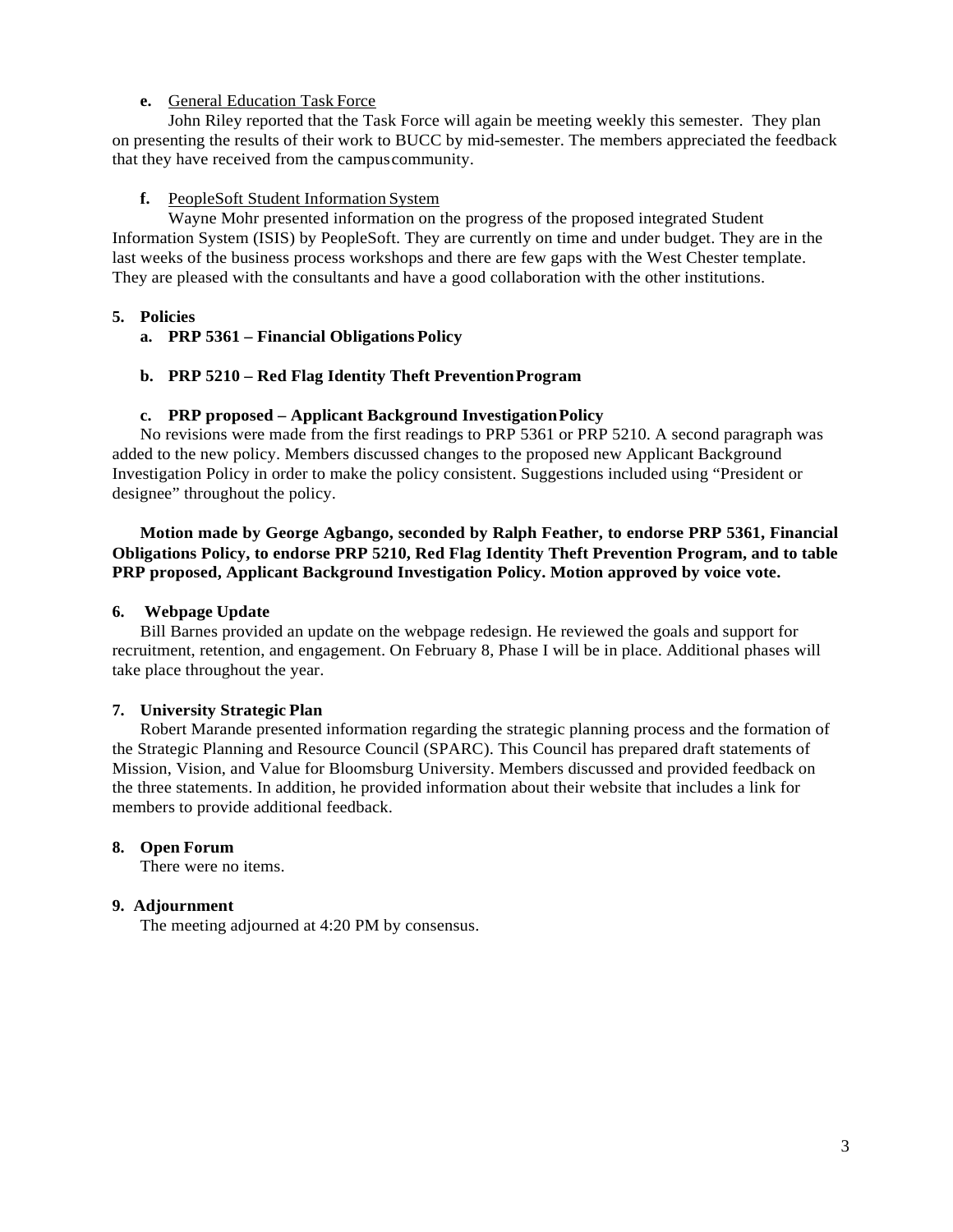# <span id="page-3-0"></span>**Minutes of the Forum Meeting of Wednesday, March 24, 2010**

Acting Chairperson Mark Decker called the meeting to order on March 24, 2010, at 3:05 PM in the Multipurpose-A Room, Kehr Union.

**Present**: David Abrams, Gia Adornetto, George Agbango, Richard Baker, Drue Coles, Marie Danenhower, Mark Decker, Vincent Diloretto, Jean Downing, Naz Fallahian, Ralph Feather, Richard Ganahl, Jimmy Gilliland, W. R. Harrar, Marilou Hinchcliff, Shane Jaynes, Elena Litvinova, Jeff Long, Shawn Makar, Wayne Mohr, John Morgan, William Obiozor, Margaret O'Connor, Jonathon Ohn, Gretchen Osterman, Konstantino Patsiopoulos, Timothy Phillips, Conrad Quintyn, Jennifer Raup, Steven Rier, Marilee Salvator, Deb Sanders, Tracey Schmidt, Brenda Cromley (in for David Soltz), Barbara Stiner, Melissa Taylor, Yang Xia, and Noah Wasielewski.

**Guests who signed in**: Julie Kontos, John Riley, and Jamie North.

## **1. Approval of March 24, 2010 Agenda**

Motion to approve the Agenda made by Vince Diloretto; seconded by Gia Adornetto. The Agenda was approved.

## **2. Approval of February 24, 2010 Minutes**

George Agbango moved that the Minutes be approved; seconded by Gia Adornetto. The motion to approve the Minutes as corrected was approved by voice vote.

## **3. Announcements**

There were no announcements.

## **4. Reports by Standing Committees**:

# **a.** BUCC

John Riley reported that BUCC met last Wednesday (March 17) as their open meeting. Low enrollment programs as defined by the state system were discussed. The Proposed Goals for General Education Student Learning Outcomes from the General Education Task Force were reviewed.

#### **b.** General Administration Committee

Vince Diloretto stated that this committee will meet March 5. They have two policies on today's Agenda.

# **c.** Planning and Budget

Ira Blake reported that this committee met and discussed enrollment, budget adjustments, ISIS, and the Desire to Learn program. At their next meeting, they will review budget adjustments, enrollment projections, and the strategic plan.

# **d.** Student Life

Jen Raup reported that this committee has PRP 4842, Judicial Policy, on today's Agenda for a second reading. They have not met as they currently have no other student life issues. She invited any one with student life issues to forward them to her. They plan on future discussions with BUCC representatives regarding their student behavior policy.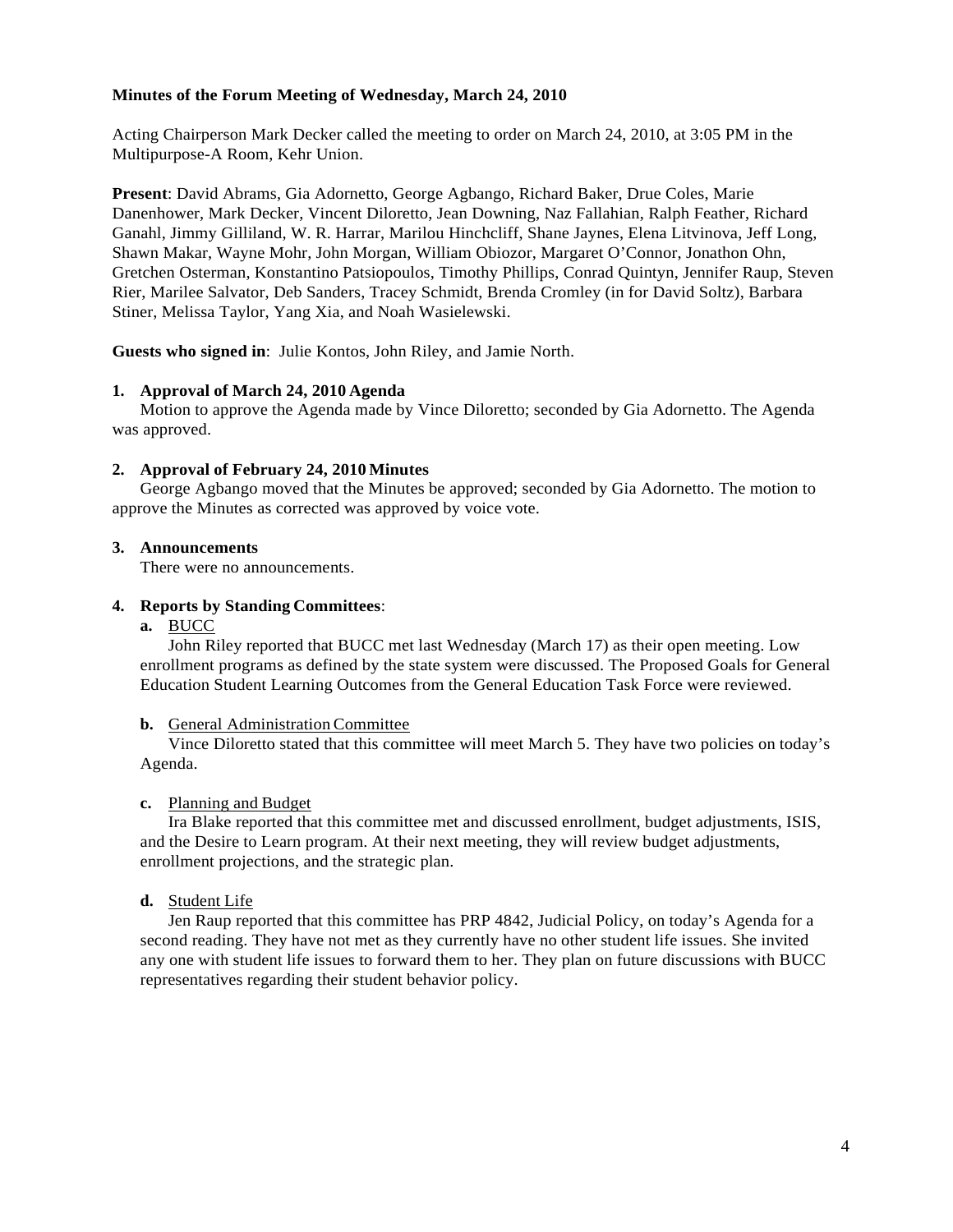## **e.** General Education Task Force

John Riley reported that the Task Force presented the Proposed Goals for General Education Student Learning Outcomes to BUCC for an initial review. The BUCC will vote on these proposals at their next meeting.

## **f.** PeopleSoft Student Information System

Wayne Mohr presented information on the progress of the proposed integrated Student Information System (ISIS) by PeopleSoft. They are currently on schedule and the project is doing well. They will finalize project management documentation and system testing schedules, including user testing.

## **5. Policies**

## **a. PRP 4842 – Judicial Policy, Second Reading**

Motion to endorse PRP 4842, Judicial Policy, made by Vince Diloretto; seconded by Barbara Stiner. **Motion approved by voice vote.**

## **b. PRP Proposed – Acceptable Use Policy, FirstReading**

Vince Diloretto explained that this was PRP 3700 and is now being proposed for everyone, not just those in the academic area. The policy language has been approved by PASSHE. George Agbango suggested the following revision to the last line of the policy Violators of this policy also risk prosecution under applicable local, state or federal laws. Wayne Mohr felt that it should stand as it is as the suggested changes would not make any difference in the policy.

# **c. PRP 5205 – Severe Weather Policy, FirstReading**

Vince Diloretto reported that they reviewed this policy as requested, and they support the policy as stated. The only thing they changed was the class schedule. After discussion, he will check with the Registrar's office to provide a more complete class listing. He stated that representatives for the support staff felt that this is a fair and equitable policy. Members discussed essential and nonessential staff, severe and extreme weather conditions, and asked for clarification on how determinations are made for canceling classes or closing the university.

# **6. The BIG EVENT**

Gia Adornetto explained the Big Event as a community service project with over 500 student volunteers that will take place this Saturday. Volunteers will meet in the morning for breakfast, provided with tools, and bused to places in the area to provide needed help.

#### **Open Forum**

Ralph Feather asked if a path could be built on the opposite side of the road behind McCormick so that students do not walk or jog along the main road. He suggested educating students on this dangerous situation. Jeff Long stated that a student overpass will be built to help with safety in this area.

#### **7. Adjournment**

Motion to adjourn made by Richard Baker; seconded by Gretchen Osterman. The meeting adjourned at 3:54 PM by consensus.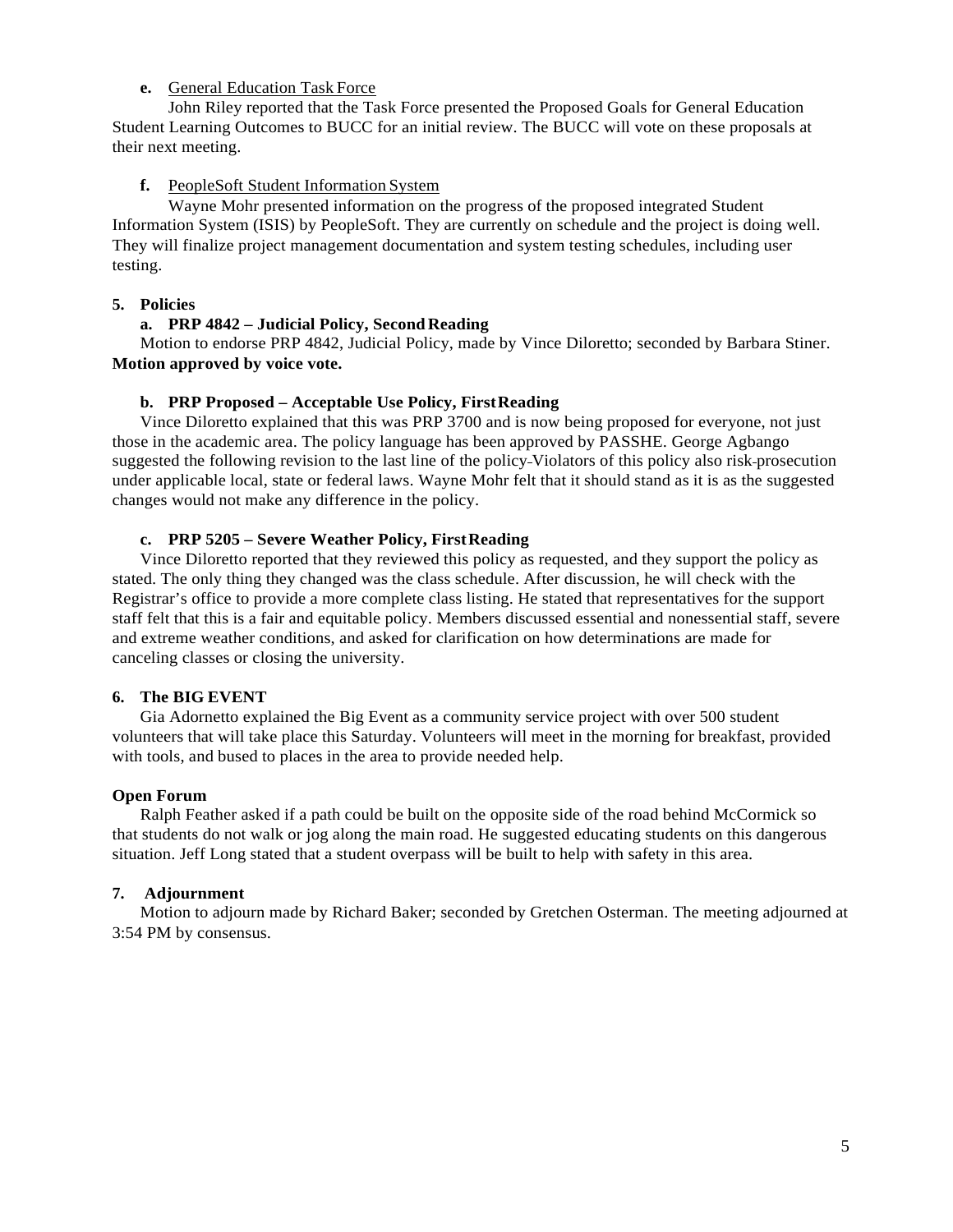# <span id="page-5-0"></span>**Minutes of the Forum Meeting of Wednesday, April 21, 2010**

Chairperson Mark Tapsak called the meeting to order on April 21, 2010, at 3 PM in the Multipurpose-A Room, Kehr Union.

**Present**: George Agbango, Anikka Brill, Richard Baker, Drue Coles, Mark Decker, Vincent Diloretto, Jean Downing, Naz Fallahian, Ralph Feather, Richard Ganahl, Jimmy Gilliland, W. R. Harrar, Marilou Hinchcliff, Shane Jaynes, Elena Litvinova, Jeff Long, Wayne Mohr, Margaret O'Connor, Jonathon Ohn, Gretchen Osterman, Steven Rier, Richard Rugen, Marilee Salvator, Tracey Schmidt, Deb Sanders, Safa Saraçoğlu, Brenda Cromley (in for David Soltz), Barbara Stiner, Mark Tapsak, Noah Wasielewski, and Yang Xia.

**Guests who signed in**: Larry Fritz, John Riley, and Gini Rinkus.

# **1. Approval of April 21, 2010 Agenda**

Motion to approve the Agenda made by Gretchen Osterman; seconded by Wayne Mohr. The Agenda was approved by hand vote.

# **2. Approval of March 24, 2010 Minutes**

Vince Diloretto moved that the Minutes be approved; seconded by Richard Baker. The Minutes were approved by hand vote.

# **3. Announcements**

There were no announcements.

# **4. Reports by Standing Committees**:

**a.** BUCC

John Riley reported that BUCC has met several times. They approved a number of proposals, including a Minor in Dance. Jonathan Lincoln gave a presentation on placement testing. They approved PRP 3810, Admission, Monitoring and Exit Procedures for Teacher Education Initial Certification Programs.

# **b.** General Administration Committee

Vince Diloretto stated that this committee has not met as they have no new items. They have two policies on today's Agenda.

# **c.** Planning and Budget

Stephen Kokoska reported that this committee met on April 1 and had subcommittee reports. The Budget Subcommittee is reviewing its charge. They approved four room changes for Space and Facilities. Wayne Mohr reported on ISIS and BOLT. Chris Keller provided enrollment projections showing a slight yield increase. Larry Fritz gave an update on SPARC. Jonathan Lincoln discussed proposed budget changes, the intended use of academic enhancement funds, and placement exams for incoming freshmen. They will ask Deans and Vice Presidents to attend a meeting and discuss past and future goals.

# **d.** Student Life

Jeff Long reported that this committee has not met.

# **e.** General Education Task Force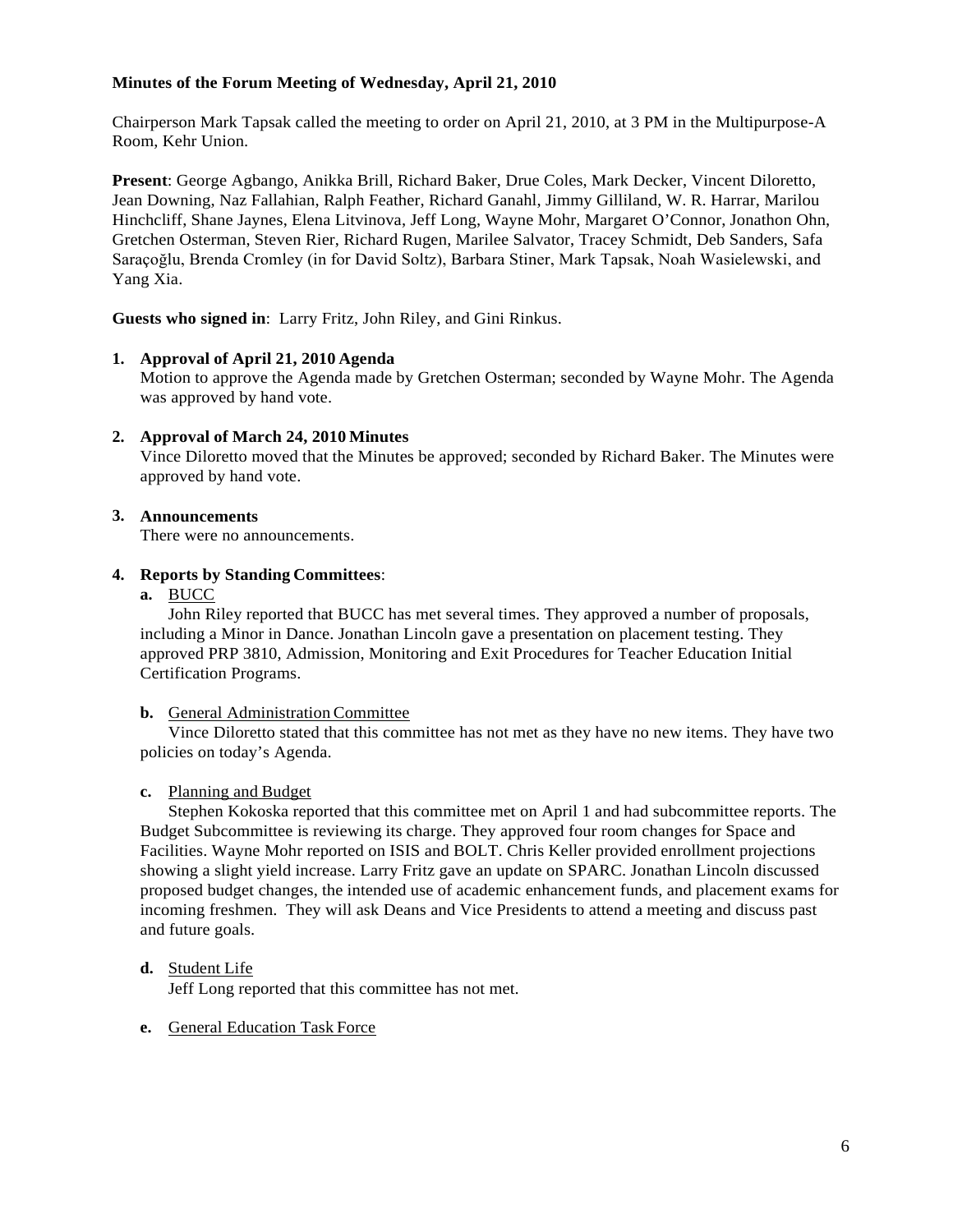John Riley reported that the Task Force has distributed a survey to faculty. This survey will provide important feedback from faculty regarding general education courses. The task force the summer.

# **f.** PeopleSoft Student Information System

Wayne Mohr reported on the progress of the proposed integrated Student Information System (ISIS) by PeopleSoft. They are currently on schedule and the project is doing well. They are in the process of getting the new portal up and running.

## **5. Policies**

#### **a. PRP 3700 – Acceptable Use Policy, SecondReading**

Vince Diloretto reported that no changes were made to this policy since the first reading. Motion to endorse PRP 3700 Acceptable Use Policy made by Richard Baker; seconded by Marilou Hinchcliff. **Motion approved by hand vote.**

## **b. PRP 5205 – Severe Weather Policy, Second Reading**

Vince Diloretto reported that they revised the class schedule in this policy after meeting with the Registrar. They added a note that pertains to classes that meet one time a week. Motion to endorse PRP 5205 Severe Weather Policy made by Ralph Feather; seconded by Wayne Mohr. **Motion approved by hand vote.**

# **6. SPARC – Directions and Initiative**

Robert Marande and Stephen Kokoska provided an update on the Strategic Planning and Resource Council (SPARC). They identified four key strategic issues: Enhancing academic excellence; providing quality in a challenging fiscal environment; designing an enrollment vision in terms of capacity, demand and program mix; and developing and fostering a strong sense of community. They discussed the directions and initiatives for each strategic issue. They invited members to view their website to review these statements and to take advantage of the email link to provide them with feedback.

In response to a question, Ira Blake explained that it is not true that funding for Living and Learning Communities (LLC) would be cut. They are looking at adjustments to meet our vision and budgetary concerns. She explained that the LLCs are a manageable model that can be expanded. She asked members to provide her with their input and comments.

Ira Blake noted that the SPARC report was reflective of the potential of this university. She thanked the committee for their work and progress within a very short time frame.

#### **7. Open Forum**

Ira Blake thanked the Forum Chair and the members for their participation.

Members were in agreement that they would like Star Bucks Café to be open over the summer months and discussed their options.

Richard Rugen reported that he has reinstituted the rescinded smoking policy. This action will deter smoking on the quad while they are working on a new policy. Vince Diloretto is working with building managers to identify acceptable smoking areas.

Ralph Feather described the dangerous practice of students crossing Lightstreet Road. Richard Rugen stated that they are working on a solution.

#### **8. Adjournment**

The meeting adjourned at 3:54 PM by consensus.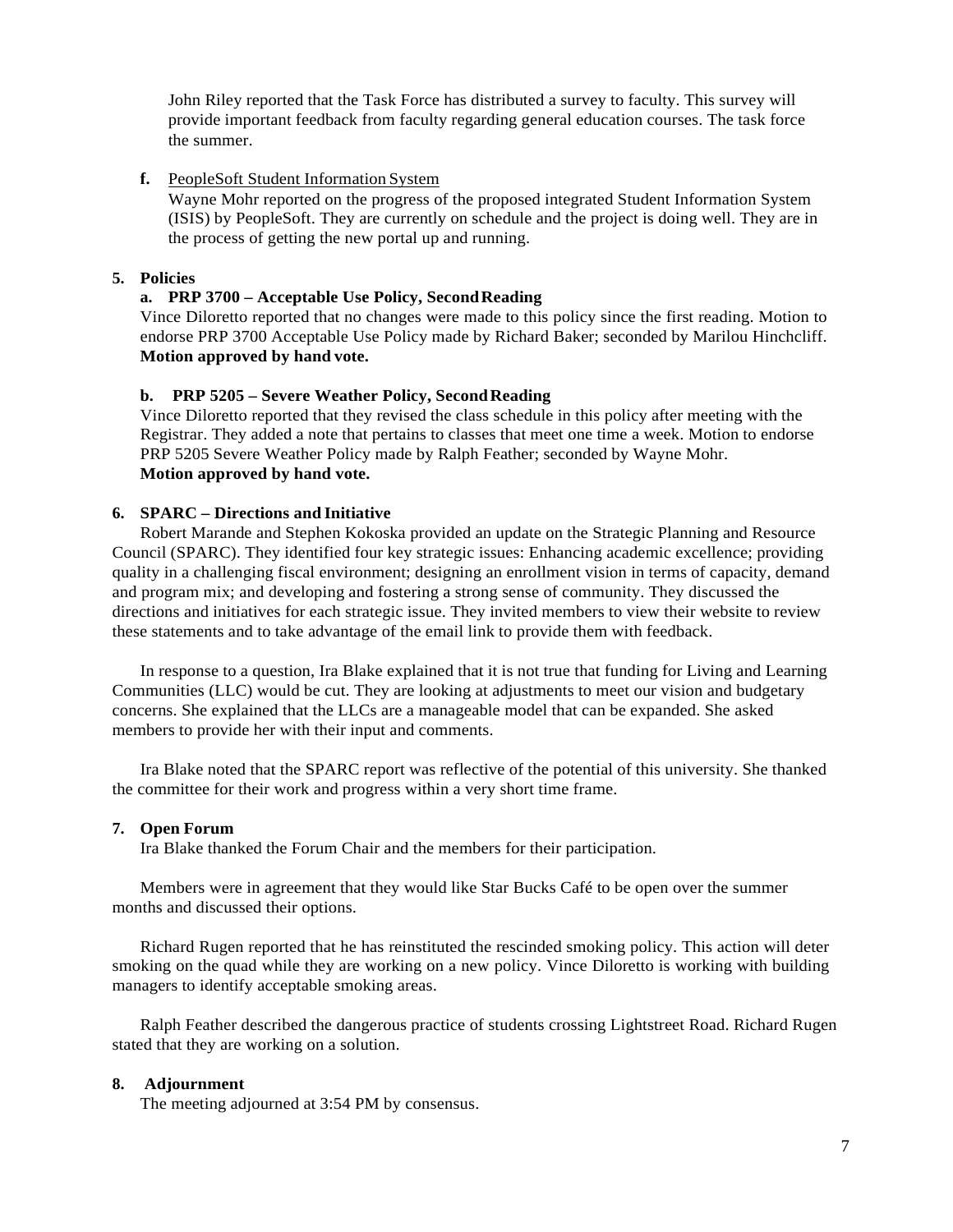# <span id="page-7-0"></span>**Minutes of the Forum Meeting of Wednesday, September 29, 2010**

Chairperson, Mark Tapsak, called the meeting to order on September 29, 2010, at 3 PM in the Multipurpose-B Room, Kehr Union.

**Present**: Conrad Quintyn, Joan Bradbury for Anikka Brill, Walter Zilz, Noah Wasielewski, Jonathon Ohn, Jeffrey Brunskill, Safa Saraçoğlu, Timothy Phillips, Luke Springman, Yang Xia, Drue Coles, Naz Fallahian, Kevin Ball, Jean Downing, Matt Feldstein, Michael Gerber, Richard Wayne Mohr, Steven Rier, Vincent Diloretto, Marilou Hinchcliff, Tracey Schmidt, Gretchen Osterman, Jimmy Gilliland, Shane Jaynes, Jennifer Raup

**Guests who signed in**: Julie Kontos, Robert Marande, John Riley, Belinda DeLeon, John Bieryla, and Jaime North.

#### **1. Approval of September 29, 2010 Agenda**

Motion to approve the Agenda made by Toni Bell; seconded by Anna Turnage. The motion was approved by voice vote.

## **2. Approval of April 21, 2010 Minutes**

Gretchen Osterman moved that the Minutes be approved; seconded by Vince Diloretto. The motion was approved by voice vote.

#### **3. Announcements**

Mark Tapsak announced that at the Secretariat meeting on September 20, 2010, there was discussion on the number of Forum meetings per semester. The Governance document states we must meet a minimum of two meetings per semester with additional meeting dates as deemed necessary. Forum will meet November 10<sup>th</sup>, February  $23^{\text{rd}}$  and April  $20^{\text{th}}$ . We will leave the remaining dates as listed on the Master Meeting Schedule should we need them.

#### **4. Election of Forum Chair**

Forum chair position is only a one-year position staffed by a faculty member. Faculty delegates are twoyear terms and staff positions are one-year. Mark opened the floor to nominations of Forum Chair. Toni Bell nominated Mark Tapsak as Chair; seconded by Tim Phillips. A motion was made to close nominations; seconded by Gretchen Osterman. There were no other nominations. The motion to approve Mark Tapsak as Forum Chair was approved by voice vote.

## **5. Reports by Standing Committees**

# **a. BUCC**

Toni Bell, Chair of the BUCC, reported that at the September  $22<sup>nd</sup>$  meeting, the 2011/2012 Academic Calendar was approved based on the PASSHE common calendar.

BUCC will move on the 2012/2013 calendar soon. BUCC recommended approval for a change in a Minor in Statistics, credit reduction for a practicum in Exercise Science, change of elective required for Current Issues in Exercise Science, and a dual list course in Exercise Science. They started the review of a new PRP – Student Disruptive Behavior Policy.

Second reading will occur at the next BUCC meeting. Toni encourages everyone on campus to review the proposed Student Disruptive Behavior Policy. There will be a second reading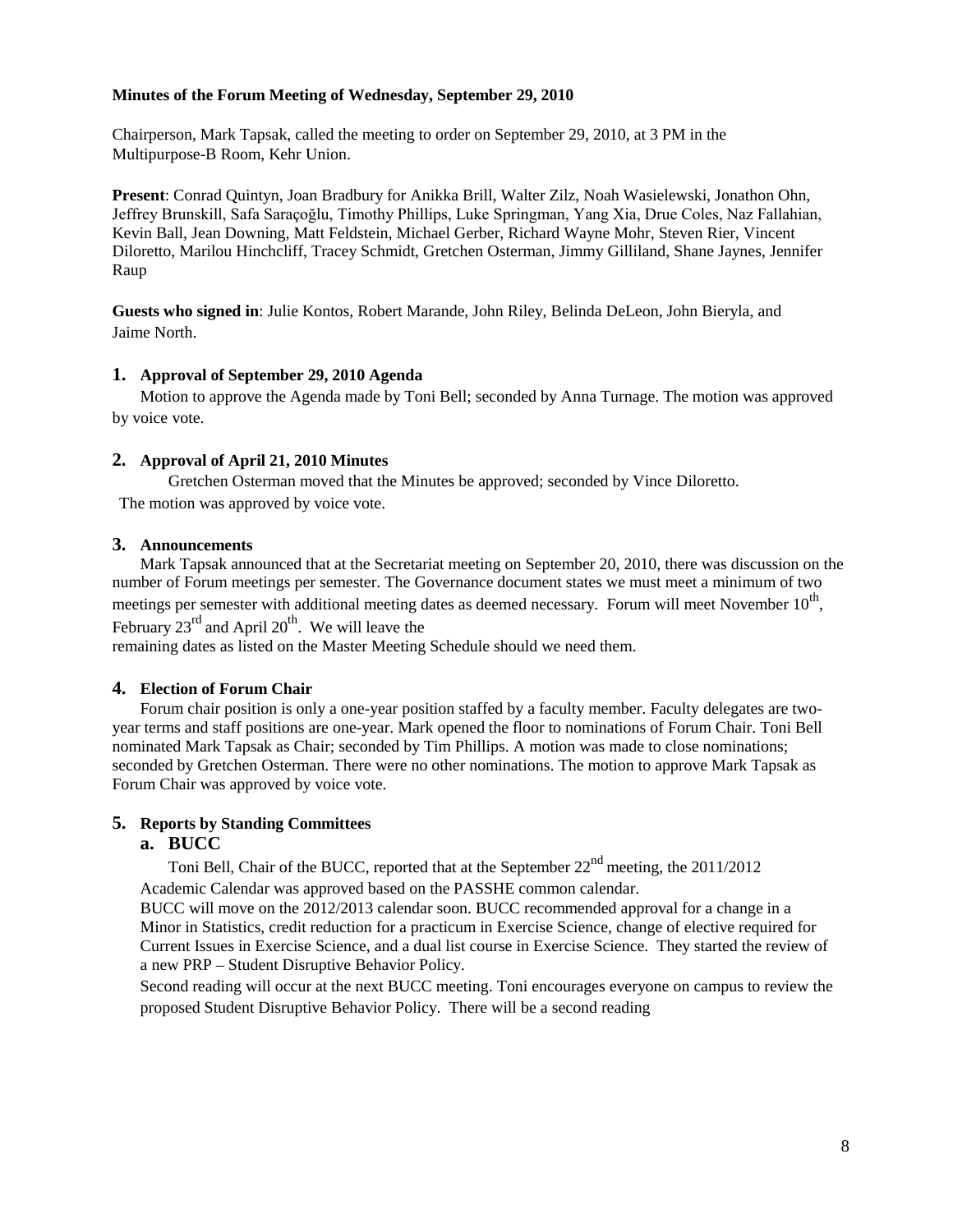at the next BUCC meeting which means it will probably go for vote. BUCC is currently in favor of passing this policy. They started a first reading on PRP 3522 – Grades, Quality Points and Quality Point Averages. BUCC is looking at a Withdrawal/Pass - Withdrawal/Fail option. Also, PRP 3462 - Undergraduate Course Withdrawal will be a second reading enacting a 72-hour waiting period before withdraw is processed to give faculty time to notify students of any problems with withdrawing, i.e. falling below 12 credits. General Education will be discussed at the next BUCC meeting.

# **b. General Administration Committee**

Vince Diloretto reported the General Administration has not met yet.

#### **c. Planning and Budget**

Dr. Blake reported at the last Planning and Budget meeting, they reviewed the budget, general education, orientation and its relationship to helping students transition into the University and a report on the Academic Enhancement Funds.

## **d. Student Life**

Jen Raup explained that Student Life has not met yet. They are waiting for the faculty elections to take place. Jen attended the last BUCC meeting to explain the Student Conduct Code in comparison to the proposed PRP – Student Disruptive Behavior.

# **6. State of the University Addresses**

## **a. University**

Dr. Blake reported on behalf of Dr. Soltz. Dr. Blake addressed current state of affairs under which the University is operating. Dr. Blake addressed three major points; 1. Financial times are different. There is a shrinkage of available public dollars; resulting in a closer examination of the budgets of public colleges and universities. This is also a contract negotiating year for six collective bargaining agreements. 2. Scrutiny of institutional operations, academic programming, strategic planning and assessment by accrediting bodies. Middle States has taken a tougher stance. 3. Bloomsburg University. According to the System Accountability Report from the Chancellor, BU scored high in retention, graduation rates, degrees awarded, diversity of student population and faculty qualifications. We were low in undergraduate/graduate instructional cost, Community College transfers, distant education, diversity among faculty, staff and administrators.

# **b. CGA**

Joan Bradbury, VP of CGA explained that CGA is the student governing board at Bloomsburg, comprised of an Executive Board and Senate. They oversee more than 250 student organizations on campus, hold seats on approximately 20 University wide committees, and support Program Board and Student Activities. CGA is the link between students and faculty/staff at the University. The Big Event will be held this Spring again. BU had the largest student involvement out of the PASSHE schools. The Senate and Exec Board will attempt to be more present at events they support not just in funding but in appearance.

## **c. SCUPA**

Gretchen Osterman, SCUPA president reported this Union represents administrators on Campus. This is a negotiation year; negotiations have already begun.

# **d. AFSCME**

Unrepresented

# **e. APSCUF**

Steve Kokoska, APSCUF President, welcomed everyone. He reported on three area affecting faculty this year; students have choices, outcomes assessment and teach by example.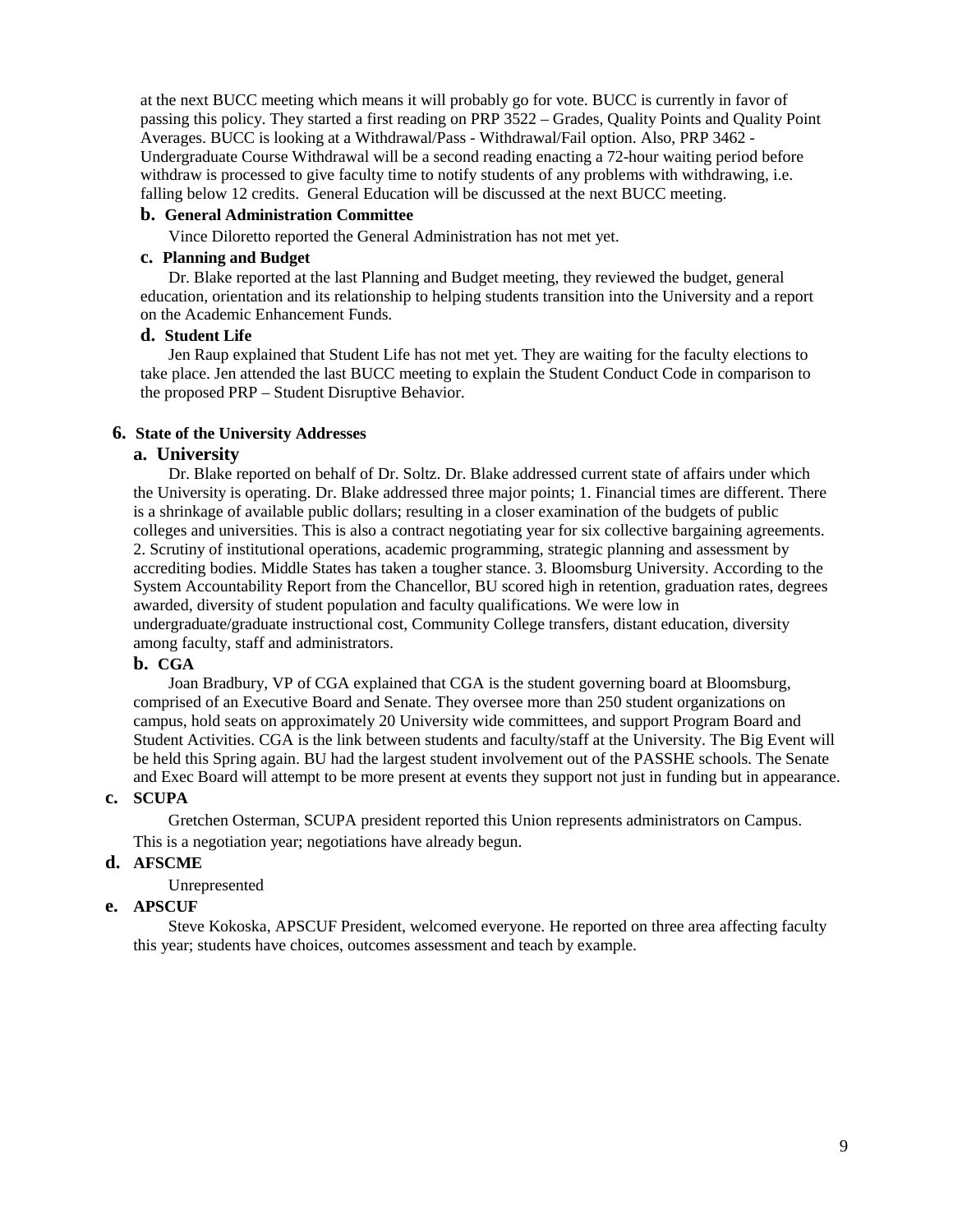## **7. Presentation of the General Education Proposal**

John Riley addressed the Forum on the proposed General Education Policy.

Middle States has found our current General Education inadequate. In the new proposed General Education, Group A, B & C will be replaced by GEU's or General Education Units. GEUs can be earned through successful completion of approved coursework. Goals will be front and center and constantly assessed. We are using a set of rubrics developed by the American Association of Colleges and Universities. Goals are divided into three categories: Foundations, Knowledge and Application. A minimum of 135 GEUs is required for graduation. Courses for goals 1 to 6 (in Foundations and Knowledge) must come from at least two disciplines. Co-curricular experiences: Co-curricular learning experiences do not generate credit hours toward graduation, they may, if approved, generate GEU's. Cocurricular learning experiences that generate GEUs must follow the same assessment as GEU's. There will be a General Education Council similar to the Grad Council. General Education Council or GEC will be comprised of 10 faculty members, 2 from each college; 1 from the Library; 1 at large; 2 students; 1 student affairs representation; Director of Planning and Assessment, and the Dean for Undergraduate Studies (non-voting). Terms will be two years. The GEC will monitor and review the General Education program and, if need be, modify. Any recommendation will go to the BUCC. Goals will be reviewed every 4 years.

Timeline for the new General Education: Fall 2010, review, approval and election of the GEC. Spring 2011, the GEC begins reviewing proposals. This continues through 2011/12. The new Gen Ed program will be required for students entering BU Fall 2012. Students already enrolled will continue to use the old GE system. Progress on the proposed General Education policy can be found at: [www.bloomu.edu/documents/gened/GenEdProgramDescription.pdf](http://www.bloomu.edu/documents/gened/GenEdProgramDescription.pdf)

Middle States has given Bloomsburg University 2 years to implement a new General Education policy.

## **8. Open Forum**

#### **9. Adjournment**

The meeting was adjourned at 4:25 PM.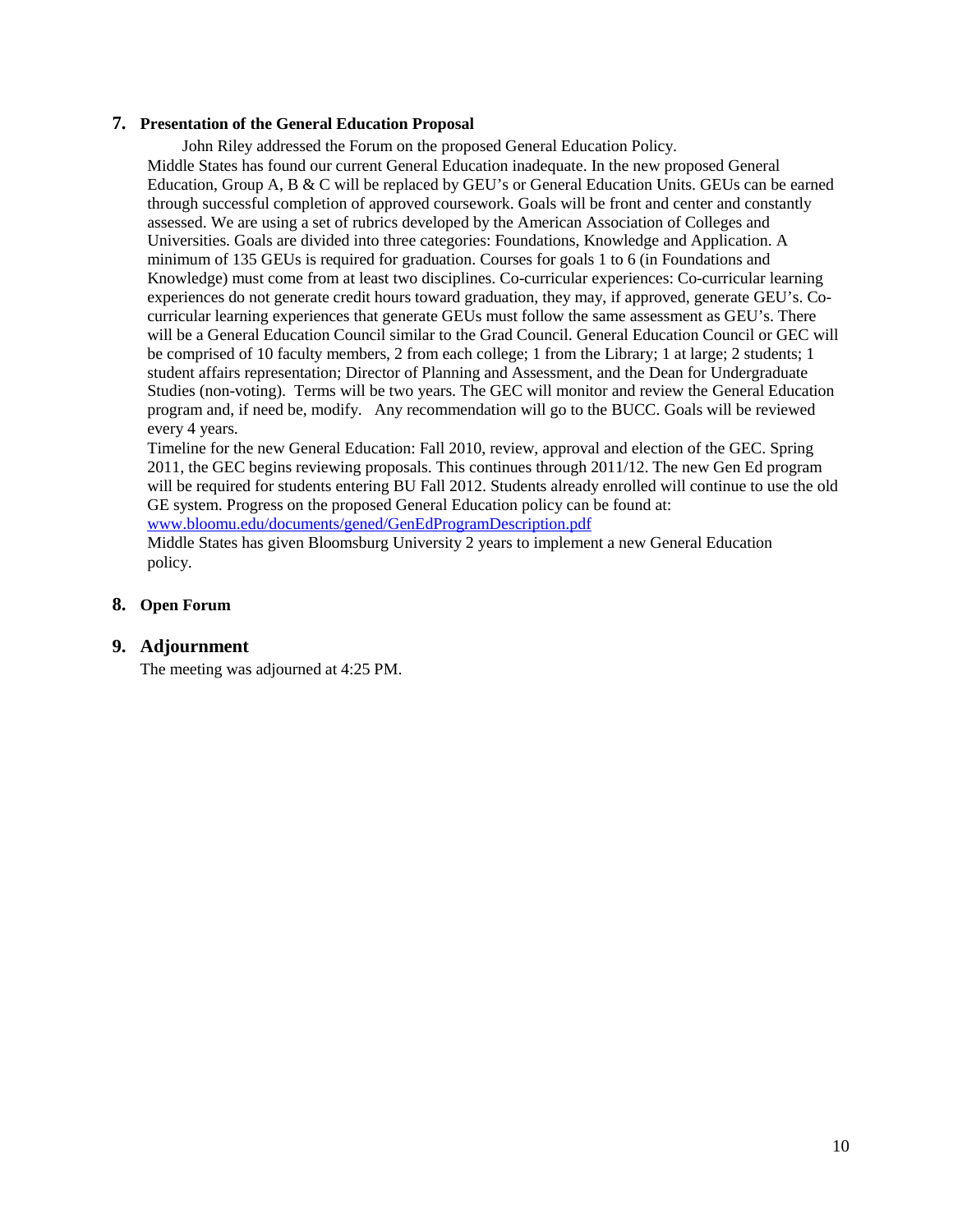## <span id="page-10-0"></span>**Minutes of the Forum Meeting of Wednesday, November 10, 2010**

Chairperson, Mark Tapsak, called the meeting to order on November 10, 2010, at 3 PM in the Multipurpose-B Room, Kehr Union.

**Present**: Complete list unavailable

**Guests who signed in**: Complete list unavailable

## **1. Approval of November 10, 2010 Agenda**

Motion to approve the Agenda made by Vince DiLoretto; seconded by Mike Pugh. The motion was approved by voice vote.

## **2. Approval of September 29, 2010 Minutes**

Motion to approve the Minutes made by John Riley; seconded by Wayne Mohr. Mark Decker and Carl Chimi abstained. The motion was approved by voice vote.

## **3. Announcements**

Mark Tapsak announced the Forum is run under Robert's Rule of Order.

# **4. Reports by Standing Committees**

A. BUCC

Carl Chimi, Chair of the BUCC, reported. Since the last Forum, the BUCC passed a new policy on Student Disruptive Behavior in an Academic Setting; they made changes to PRP-3522 Grades, Quality Points and Quality Point Averages changing all letter grades of E into an F. There will not be any more E's. This is a partial review. A continuation to the remainder of this PRP will be discussed at a future BUCC meeting. An open meeting was conducted on October  $20<sup>th</sup>$  at which General Education was discussed. At the November  $3<sup>rd</sup>$  meeting, the BUCC passed: a new course 50.334 Molecular Biology Lab, changes to B.S. Biology Option: Molecular Biology Curriculum; and a new course 52.333 Advanced Organic Chemistry. The next BUCC meeting is November  $17<sup>th</sup>$  at which there will be a second reading of the General Education Task Force Proposal.

## B. General AdministrationCommittee

Vince DiLoretto reported. At their meeting on November  $17<sup>th</sup>$ , the Agenda will include PRP5253 Smoking Policy, election of a chair, and four outdated policies on facilities use and policies.

# C. Planning and Budget

Dick Baker gave a brief synopsis on their last meeting which was an informational only meeting. They received reports on enrollment numbers, preliminary budget numbers, and hard numbers from last year.

# D. Student Life

Jennifer Raup reported their committee met on November  $5<sup>th</sup>$ . They discussed general education, student life on campus, campus climate, and the new pilot program through CGA for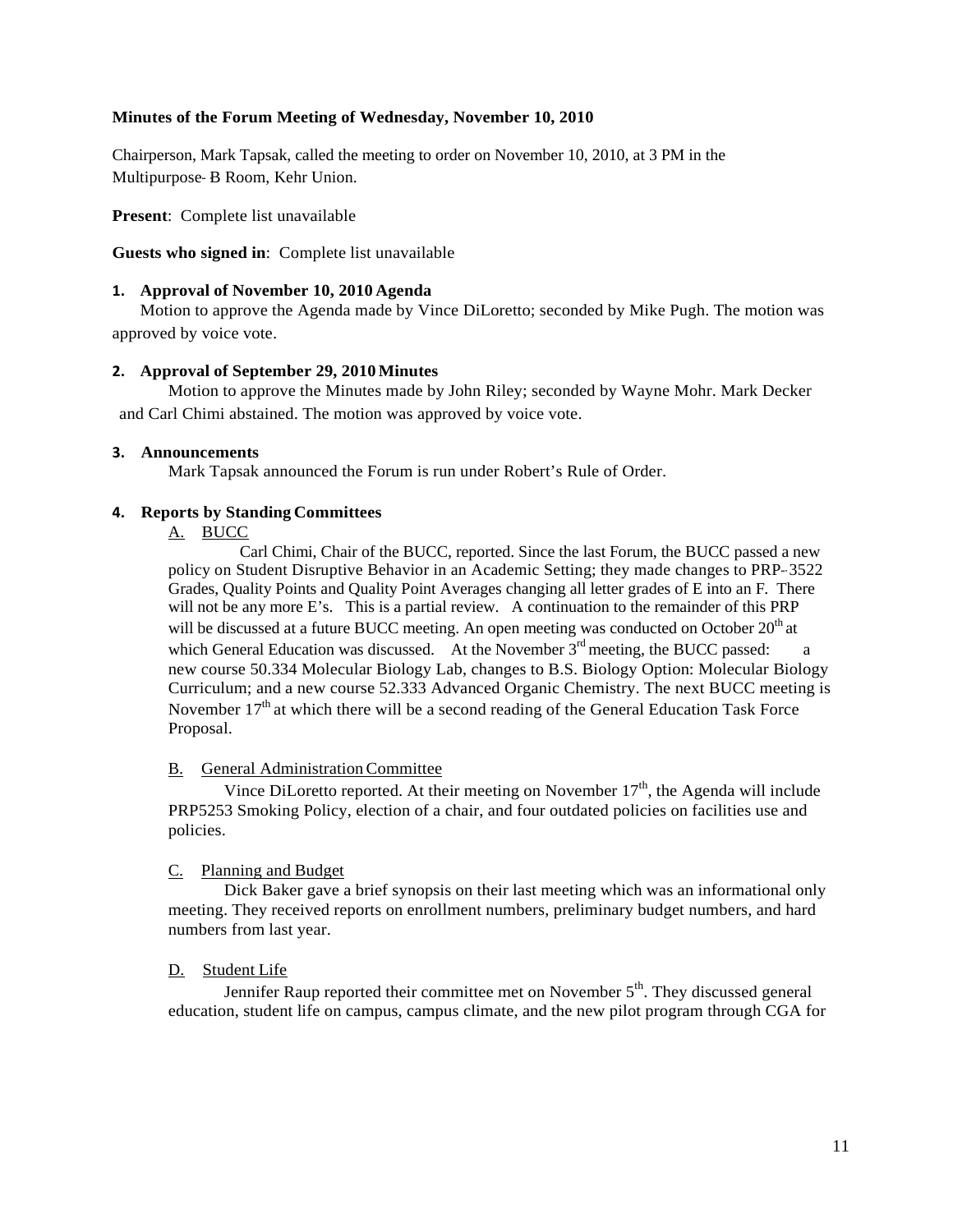renting textbooks. They did not have a quorum present to elect a chair so they are holding the election via email. A list of all Student Life related PRP's has been sent to all members of the committee. They will be discussing the PRP's at a future meeting.

#### **5. SPARC 2**

Dr. Rugen prepared a presentation on the budget. He provided information on the reserve and the three areas of income: Educational & General; Auxiliary – Kehr Union fees, room & board, and the Recreation Center fee; and Restricted -- any entity that gives us money with restrictions (State and Federal Work Study funding is included). He provided the current budget status as well as several forecast scenarios. He indicated several of our sister institutions are experiencing larger deficits than Bloomsburg. Dr. Blake indicated the Deans are working on identifying additional revenue through consulting and centers that will generate revenue. We now have a Masters in Public Policy and International Affairs and we were approved to reactivate our Masters in Accounting degree which will generate revenue.

Larry Fritz and Barb Wilson reported on the Strategic Plan. The plan is backed by the Administration. We are moving forward considering the constraints of the budget. Four broad goals of the Strategic Plan: 1. Enhance Academic Excellence; 2. Achieve Excellence While Assuring Financial Sustainability; 3. Design an Enrollment Vision in Terms of Demand, Program Mix, and Capacity; 4. Fostering to Develop a Strong Sense of Community. Action plans have been proposed but the SPARC team would like some feedback. Formal suggestions can be sent to Brenda Cromley in the President's Office. The next steps will be for the SPARC team to conduct more informational meetings. Next term, they will morph into review teams and begin to meet with personnel and the units and get ideas and progress plans trying to reach those goals. They want to gather that information and facilitate how to achieve these goals.

#### **6. General Education Proposal**

John Riley reported the latest revised documents were sent to the BUCC: PRP 3612; By-Laws for the General Education Council; and, the Operating Procedures. The Task Force is constantly changing based on feedback. They made minor changes to the GEU's, and added breadth of exposure by increasing the number of disciplines to three from two. They added a requirement that some of the communication GEU's has to be in writing, and they added physical activity, quantitative reasoning and an acknowledgement to the Humanities. They also provided clarity on the rubric policy (any department can write their own rubrics), and changed the language in the By--Laws adding another faculty member, and clarifying the election procedure. There was a change to the Operating Procedure to add the word *master* syllabus not intending to be individual syllabi. There were no questions following the presentation.

#### **7. Open Forum**

Dr. Blake explained that Middle States did reaccredit the University but requested a report due by April 1, 2011, documenting steps taken to strengthen the General Education including the development of learning goals stated as outcomes with the implementation and documented assessment process for General Education. Within the Monitoring Report, they only mentioned three standards but in the report itself, they mentioned five recommendations. They did not mention institutional assessment and assessment of student learning outcomes, however, these two are included within another item. Dr. Blake was a member of the Middle States Review Team at two small colleges to get a sense of what they do in their report. She obtained a summary of actions which defines any action Middle States would take on any self-study. The next step from where we are is a warning; however, we have been told we should have received the warning already. Two options in the warning are to place the institution on probation or pull their Accreditation. There has been an increase in the number of warnings issued by Middle States as a result of pressure from Federal and State Funding agencies.

In 1999, Middle States mentioned that Bloomsburg doesn't have a general education policy that works. In 2007, the BUCC made a recommendation to the former Provost that a task force be formed to